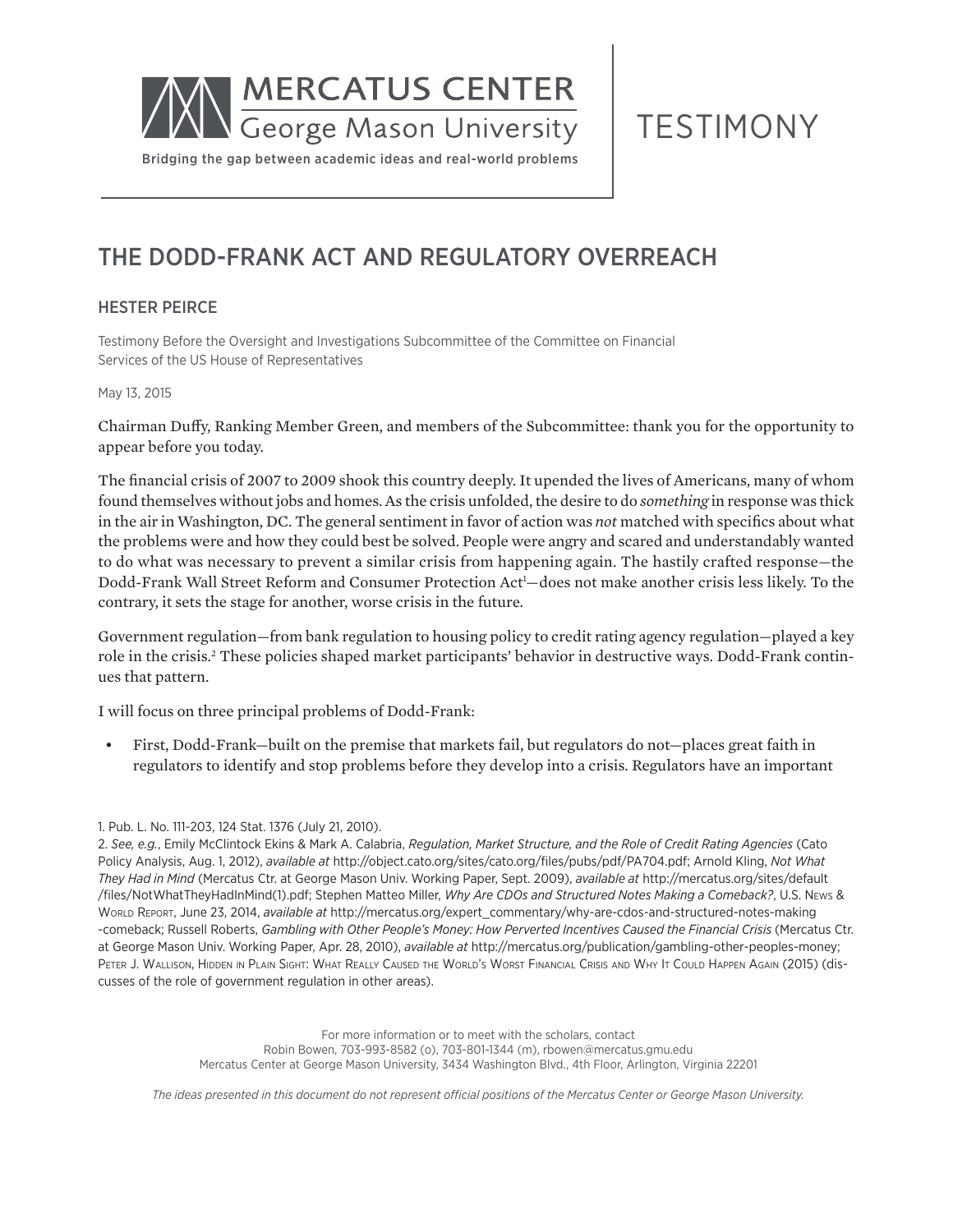role to play in establishing and maintaining the financial markets' regulatory parameters, but centralizing financial market decision-making in regulatory agencies risks sparking an even deeper future crisis.

- Second, Dodd-Frank, despite language to the contrary, keeps the door open for future bailouts.<sup>3</sup>
- Third, Dodd-Frank includes many provisions that are not related to financial stability, but fails to deal with key problems made evident by the crisis.

The flaws of Dodd-Frank are not surprising; the drafters were working quickly under difficult circumstances without full information. Rather than relying on its own investigative powers, Congress delegated much of the legwork for determining what had gone wrong to the Financial Crisis Inquiry Commission.4 That commission produced its report six months after Dodd-Frank became law.5 Commission member Peter Wallison points out in his dissent to that report that "the Commission's investigation was limited to validating the standard narrative about the financial crisis—that it was caused by deregulation or lack of regulation, weak risk management, predatory lending, unregulated derivatives and greed on Wall Street."<sup>6</sup> That popular but inaccurate narrative<sup>7</sup> undergirds Dodd-Frank and continues to misinform debates about whether Dodd-Frank is working.

## DODD-FRANK'S DANGEROUS RELIANCE ON REGULATORS

Partly as a matter of expedience, Dodd-Frank's drafters chose to leave many key decisions to regulators. The contours of systemic risk, for example, were left to regulators to define. Moreover, because the prevailing narrative of the crisis focused on market failure, Dodd-Frank expanded regulators' authority to shape the financial system. In addition to their substantial rule-writing responsibilities, under Dodd-Frank regulators now play a central role in monitoring, planning, and managing the financial markets. Relying on regulators in this way is unlikely to prevent another financial crisis and, in fact, threatens to destabilize the financial system.

Dodd-Frank responded to concerns that regulators were not properly coordinating with one another before the crisis with the formation of the Financial Stability Oversight Council (FSOC). Along with the Office of Financial Research (OFR), FSOC reflects an expectation that regulators, working together and armed with adequate information, will be able to spot and respond to "emerging threats to the stability of the United States financial system."<sup>8</sup> OFR and FSOC can play a helpful role in regulatory coordination,<sup>9</sup> standardizing government information collections, and keeping regulators informed of developing trends in the financial markets. No matter how well run, however, OFR and FSOC will never be as effective at collecting, analyzing, and reacting to information

4. Fraud Enforcement and Recovery Act, Pub. L. No. 111-21, § 5, 123 Stat. 1617, 1625–31 (May 20, 2009).

- 6. *Id*. at 452 (Peter J. Wallison, Dissenting Statement).
- 7. For a graphic illustration of the growth—not decline—of regulation leading up to the financial crisis, *see* Patrick McLaughlin & Robert Greene, *Did Deregulation Cause the Financial Crisis? Examining a Common Justification for Dodd-Frank* (Mercatus Ctr. at George Mason Univ., July 19, 2013), *available at* http://mercatus.org/publication/did-deregulation-cause-financial-crisis-examining-common -justification-dodd-frank. *See also* Mark A. Calabria, *Did Deregulation Cause the Financial Crisis?*, 31 Cato Policy Report 1 (July/Aug 2009), *available at* www.cato.org/pubs/policy\_report/v31n4/cpr31n4-1.pdf.

8. Dodd-Frank § 112(a)(1)(C).

<sup>3.</sup> These concerns are laid out in more detail in Dopp-Frank: What It Does and Why It's FLAWED (Hester Peirce and James Broughel eds., 2012), *available at* http://mercatus.org/sites/default/files/publication/dodd-frank-FINAL.pdf.

<sup>5.</sup> Financial Crisis Inquiry Commission, The Financial Crisis Inquiry Report: Final Report of the National Commission on the Causes of the Financial and Economic Crisis in the United States (Jan. 2011), *available at* [http://fcic-static.law.stanford.edu/cdn\\_media/fcic-reports/fcic\\_final](http://fcic-static.law.stanford.edu/cdn_media/fcic-reports/fcic_final_report_full.pdf) [\\_report\\_full.pdf.](http://fcic-static.law.stanford.edu/cdn_media/fcic-reports/fcic_final_report_full.pdf)

<sup>9.</sup> Even with regard to regulatory coordination, there are potential pitfalls. Dodd-Frank's drafters did not adequately consider the implications for the independence of financial regulators of allowing FSOC effectively to force the hand of independent regulators through the issuance of recommendations that demand an agency response. Dodd-Frank § 120. For an example of how this has worked in practice, see Hester Peirce & Robert Greene, *Money Market Maneuvering* (Mercatus Ctr. at George Mason Univ. Expert Commentary, Sept. 19, 2012), *available at* http://mercatus.org/expert\_commentary/money-market-maneuvering.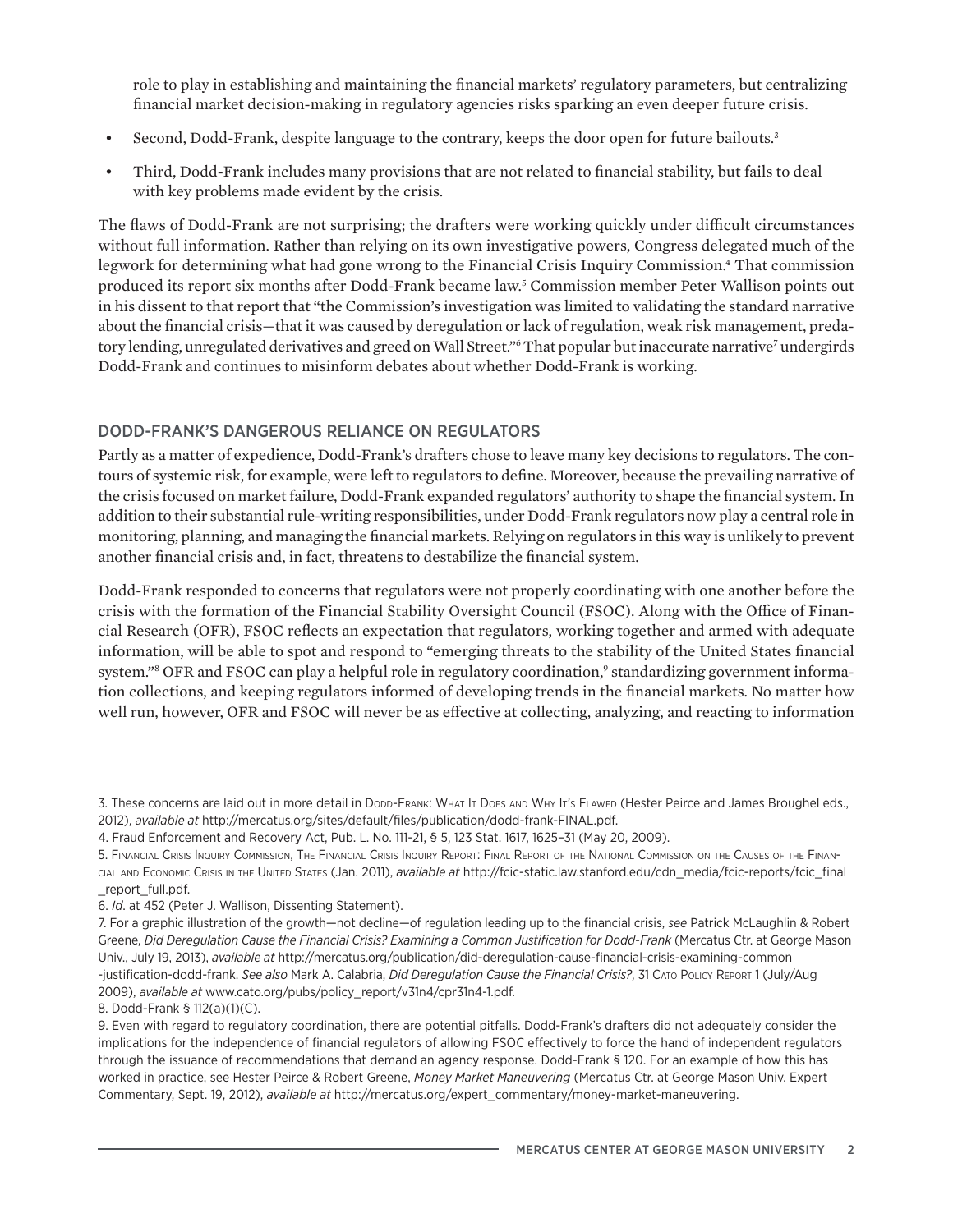as competitive markets.<sup>10</sup> Instead, if the existence of these super-regulators provides false confidence, FSOC and OFR could be detrimental to financial stability.

Dodd-Frank gives FSOC broad powers to designate nonbank financial institutions and financial market utilities (such as derivatives clearinghouses) systemically important.11 These systemically important entities are subject to special regulatory oversight. Upon designation, the Board of Governors of the Federal Reserve System steps in to supervise the designated nonbank financial institutions alongside their existing regulators.<sup>12</sup> The Federal Reserve Board also plays a primary or backup role in regulating designated financial market utilities.13

Dodd-Frank thus empowers FSOC to create a two-tier system—systemically important entities are subject to an additional layer of regulation, but they are also likely to enjoy funding and competitive advantages. It is too early to tell whether the additional regulatory costs will outweigh the benefits to designated firms. Designated firms are likely to be perceived as the firms the government is likely to rescue, should that be necessary.

In addition to its new responsibility for systemically important nonbanks, Dodd-Frank otherwise expands the role of the Federal Reserve Board. It has supervisory authority over, among others, a large array of bank holding companies, savings and loan holding companies, and insurance companies.14 FSOC is looking closely at the asset management industry, so the Board's supervisory mandate could expand further.

A consequence of the Federal Reserve Board's broad authority over a wide range of institutions is homogenization across the financial industry. Although the Board likely will make some adjustments to accommodate industry differences, similar liquidity, capital, and risk management requirements could lead firms to hold similar assets. This homogenization could increase the likelihood that a problem at one firm would spread to other firms. Stress testing and resolution plans may further enforce a system-wide uniformity, which could prove harmful, particularly in a time of market stress.

Dodd-Frank stress testing and resolution planning, while useful mechanisms to help firms identify and plan for potential difficulties, can also be a dangerous distraction. Regulated firms may divert resources from their own risk management efforts to respond to regulatory stress tests, revise resolution plans, and comply with other regulatory demands. Firms can tailor their risk management programs to their unique circumstances and risks, while regulators are likely to employ more standardized approaches that are comparable across multiple firms. Firm-specific information is likely to be missed.

Firms' ability to act to safeguard themselves is further constrained by regulators' post–Dodd-Frank embrace of macroprudential regulation. Under this approach, regulators think holistically about the financial system;<sup>15</sup> they

10. Friedrich A. Hayek's explanation in his Nobel Prize lecture makes the point:

We are only beginning to understand on how subtle a communication system the functioning of an advanced industrial society is based—a communications system which we call the market and which turns out to be a more efficient mechanism for digesting dispersed information than any that man has deliberately designed.

Friedrich A. Hayek, *Nobel Prize Lecture: The Pretence of Knowledge* (Dec. 11, 1974), *available at* http://www.nobelprize.org/nobel \_prizes/economic-sciences/laureates/1974/hayek-lecture.html.

11. In addition to designated financial market utilities, the "SIFIs" designated to date are American International Group, GE Capital, Prudential, and MetLife. FSOC, Designations, http://www.treasury.gov/initiatives/fsoc/designations/Pages/default.aspx#nonbank (last visited May 6, 2015).

12. Dodd-Frank §§ 113 and 115.

13. Dodd-Frank § 805.

14. *See, e.g.*, Bipartisan Policy Center, *How the Federal Reserve Became the De Facto Insurance Regulator* (July 30, 2014), *available at* http://bipartisanpolicy.org/blog/how-federal-reserve-became-de-facto-federal-insurance-regulator/; Hester Peirce & Robert Greene, *The Federal Reserve's Expanding Regulatory Authority Initiated by Dodd-Frank* (Nov. 13, 2013), *available at* http://mercatus.org /publication/federal-reserves-expanding-regulatory-authority-initiated-dodd-frank.

15. *See, e.g.*, Andrew Crockett, General Manager, Bank for International Settlements, Chairman, Financial Stability Forum, *Marrying the Micro- and Macro-prudential Dimensions of Financial Stability, Remarks Before the Eleventh International Conference of Banking Supervisors* (Sept. 21, 2000) (transcript available at http://www.bis.org/speeches/sp000921.htm). Crockett explains, "To bring out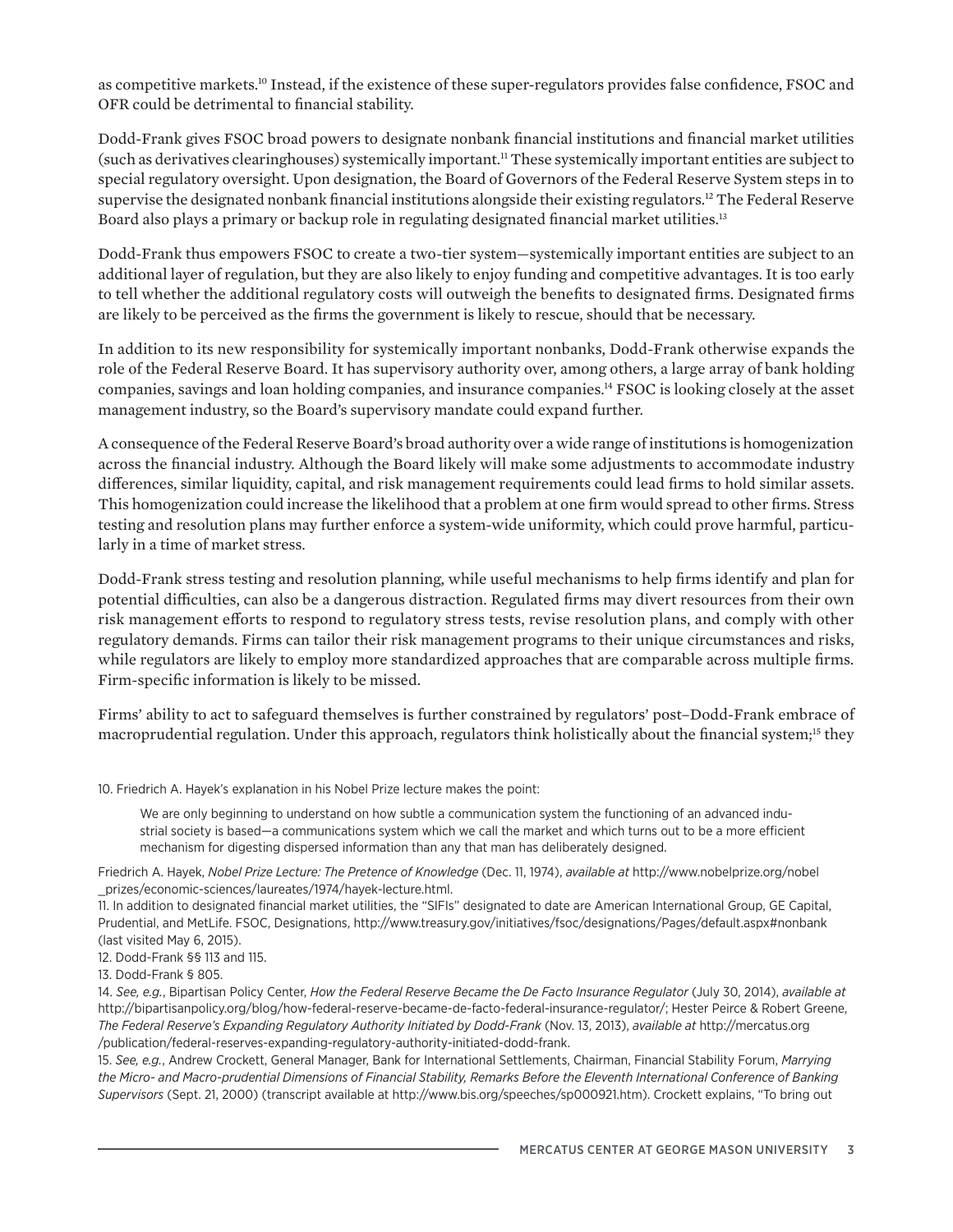may override a firm's decision, for example, to protect itself from exposure to a counterparty, if they believe that the counterparty should be protected. Thus, firms are hamstrung in their efforts to protect themselves. This macroprudential approach places too much confidence in the regulators to always get things right, and it inhibits market mechanisms from responding organically to problems as they arise. The last crisis taught us that regulators do not always get things right, and markets absorbed in regulatory compliance are very poor at disciplining themselves. The result is a less stable financial system.

## DODD-FRANK'S OPEN DOOR TO BAILOUTS

Dodd-Frank was supposed to mark the end of taxpayer bailouts of financial firms. This pledge is undermined in several ways by the statute's other provisions and the regulatory-centric approach that cuts across the whole statute.

First, the intensive, post–Dodd-Frank role that regulators are playing in managing financial stability means that when there is a problem, firms will feel justified in asking the regulators that caused—or at least did not prevent those problems to bail them out. The pressure on regulators to conduct bailouts is likely to be particularly strong with respect to systemically important institutions. By announcing that these institutions are important to the financial system, the government implies that it will step in to prevent them from failing.

Second, Title II of Dodd-Frank establishes the Orderly Liquidation Authority (OLA) as an alternative to bankruptcy for financial institutions. Regulators have broad discretion to choose this alternative to wind down troubled financial companies. Once regulators have decided that a company will be resolved under the OLA, the company or its creditors have little power to prevent the use of this alternative, and the Federal Deposit Insurance Corporation (FDIC) has broad authority to manage this alternative resolution process. Depending on how the FDIC exercises its authority, the OLA could be used to bail out favored creditors of the company.<sup>16</sup>

Another key pillar of Dodd-Frank that raises the possibility of a future bailout is Title VII, which imposes a detailed regulatory framework on the over-the-counter derivatives markets. The new regime forces many derivatives into central counterparties (also known as clearinghouses). As a result, large financial firms will no longer be exposed to one another through these derivatives transactions, but to the clearinghouse. The hope is that these clearinghouses will be consistently strong counterparties, even during a period of financial stress. Dodd-Frank makes the already difficult task of managing clearinghouses more difficult by increasing the number and type of products they must clear and constraining the steps they can take to manage their risk. Failing clearinghouses would be likely candidates for bailouts because of their central role in the financial system and ties to large financial firms. Dodd-Frank allows for the possibility of a bailout by authorizing the Board of Governors to give systemically important clearinghouses access to the discount window and deposit account and payment services.<sup>17</sup>

The Board of Governors also retains its emergency lending authority under section 13(3) of the Federal Reserve Act, which it used to bail out American International Group. Dodd-Frank pared back this authority by requiring any lending to be through a broad-based program rather than an institution-specific program.18 This limitation will not serve as a much of a constraint on emergency lending unless it is also paired with other limitations, such as tighter solvency requirements.<sup>19</sup>

16. Dodd-Frank § 214 prohibits taxpayer losses under the OLA, but the opacity of the process will make this difficult to enforce. 17. Dodd-Frank § 806. For a discussion of the implications of this authority, *see* Norbert J. Michel, *Financial Market Utilities: One More Dangerous Concept in Dodd-Frank* (Heritage Found. Backgrounder, Mar. 20, 2015), *available at* http://www.heritage.org/research /reports/2015/03/financial-market-utilities-one-more-dangerous-concept-in-doddfrank.

18. Dodd-Frank § 1101.

19. The Board of Governors has proposed, but not adopted, a rule, as required by Dodd-Frank, to "prohibit borrowing from programs and facilities by borrowers that are insolvent." Dodd-Frank § 1101(a) [amending 12 U.S.C. § 343(3)(B)(ii)]. Commenters are concerned

the contrast, think of the financial system as a portfolio of securities, i.e., the individual institutions. The macro-prudential perspective would focus on the overall performance of the portfolio; the micro-prudential vision would give equal and separate weight to the performance of each of its constituent securities."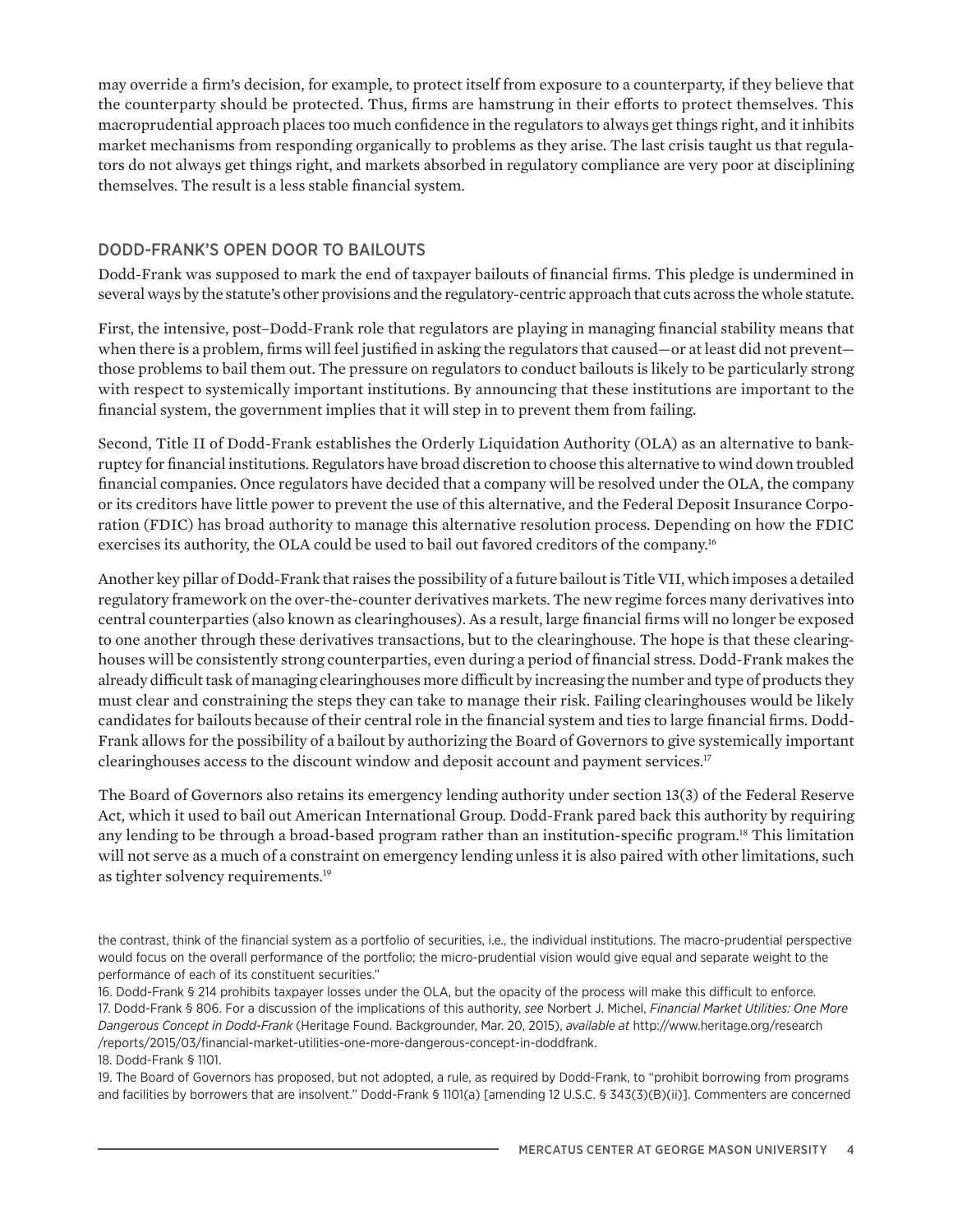#### DODD-FRANK'S MISPLACED FOCUS

As further evidence that Dodd-Frank does not effectively shore up financial stability, it covers the wrong topics. On the one hand, Dodd-Frank fails to deal with issues central to the last crisis. On the other hand, many Dodd-Frank provisions have nothing to do with addressing the past crisis or averting a future financial crisis.

An issue central to the crisis—the government's role in housing finance—is almost entirely absent from Dodd-Frank. Fannie Mae and Freddie Mac remain intact in conservatorship. Dodd-Frank deferred the issue by directing the Secretary of the Treasury to conduct a study of reforming the housing finance system.20 Congress missed an opportunity to address the government's role in housing finance, and the government continues to crowd out the private market in this space.<sup>21</sup>

Items unrelated to the crisis got more pages in Dodd-Frank than housing finance, even though the consequences of some of these provisions were not fully evaluated. An egregious example is the conflict minerals provision, which requires the Securities and Exchange Commission (SEC) to draft rules governing disclosure by public companies of their use of minerals such as coltan, cassiterite, gold, and wolframite.22 A similar example is a provision requiring public companies that engage in resource extraction to disclose payments made to further commercial development.23 Both provisions are costly to public companies (and, by extension, their shareholders) and have consumed considerable SEC resources.<sup>24</sup> Neither relates to the stability of the financial system.

Another provision unrelated to financial stability authorizes the SEC to introduce a fiduciary duty for brokerdealers.25 The debate over the proper standard of conduct for broker-dealers working with retail customers, particularly as it compares to the standard for investment advisers, predates the financial crisis.26 The controversial issue warrants careful congressional consideration because its resolution will affect many retail investors. The issue did not get adequate attention since it was only a small part of the much larger Dodd-Frank deliberations and was not a contributor to the crisis.

#### **CONCLUSION**

As the failures and bailouts of the financial crisis accumulated, so too did the calls for a quick and thorough rewriting of the financial regulatory rulebook. The resulting Act was the product of fear and fury, not of careful analysis. Grounded in an inaccurate market failure narrative, Dodd-Frank expands regulators' authority to enable them to play a more central role in managing the financial system and identifying and mitigating systemic risks. This approach to financial regulation, while a natural response to a market failure narrative, only increases the vulnerability of financial system to regulatory failure.

that the Board's proposed approach is too lax. *See, e.g.*, Marcus Stanley & Mark Calabria, *Fed Proposal to End Bailouts Falls Short*, The Hill, Congress Blog, July 24, 2014, *available at* http://thehill.com/blogs/congress-blog/economy-budget/213175-fed-proposal-to-end -bailouts-falls-short.

20. Dodd-Frank § 1074. That report came out in February 2011. Department of the Treasury and Department of Housing and Urban Development, Reforming America's Housing Finance Market: A Report to Congress (Feb. 2011).

21. At the end of 2014, the Congressional Budget Office reported that, through Fannie Mae, Freddie Mac, and the Federal Housing Administration, "the federal government now directly or indirectly insures over 70 percent of all new residential mortgages." Congressional Budget Office, Transitioning to Alternative Structures for Housing Finance, at 2 (Dec. 2014), *available at* http://www.cbo.gov/sites /default/files/cbofiles/attachments/49765-Housing\_Finance\_0.pdf.

22. Dodd-Frank § 1502 [15 U.S.C. § 78 m].

23. Dodd-Frank § 1504 [15 U.S.C. § 78 m].

24. *See, e.g.*, Daniel M. Gallagher, Commissioner, SEC, The Importance of the SEC's Rulemaking Agenda—You Are What You Prioritize, Remarks at the 47th Annual Securities Regulation Seminar of the Los Angeles County Bar Association (Oct. 24, 2014), *available at* http://www.sec.gov/News/Speech/Detail/Speech/1370543283858.

25. Dodd-Frank § 913 [15 U.S.C. §78 o note].

26. For example, the SEC commissioned a study in 2006 of how investment advisers and broker-dealers interact with their customers. *See* Angela A. Hung et al., *Investor and Industry Perspectives on Investment Advisers and Broker-Dealers* (RAND Inst. for Civil Justice Report 2008), *available at* https://www.sec.gov/news/press/2008/2008-1\_randiabdreport.pdf.